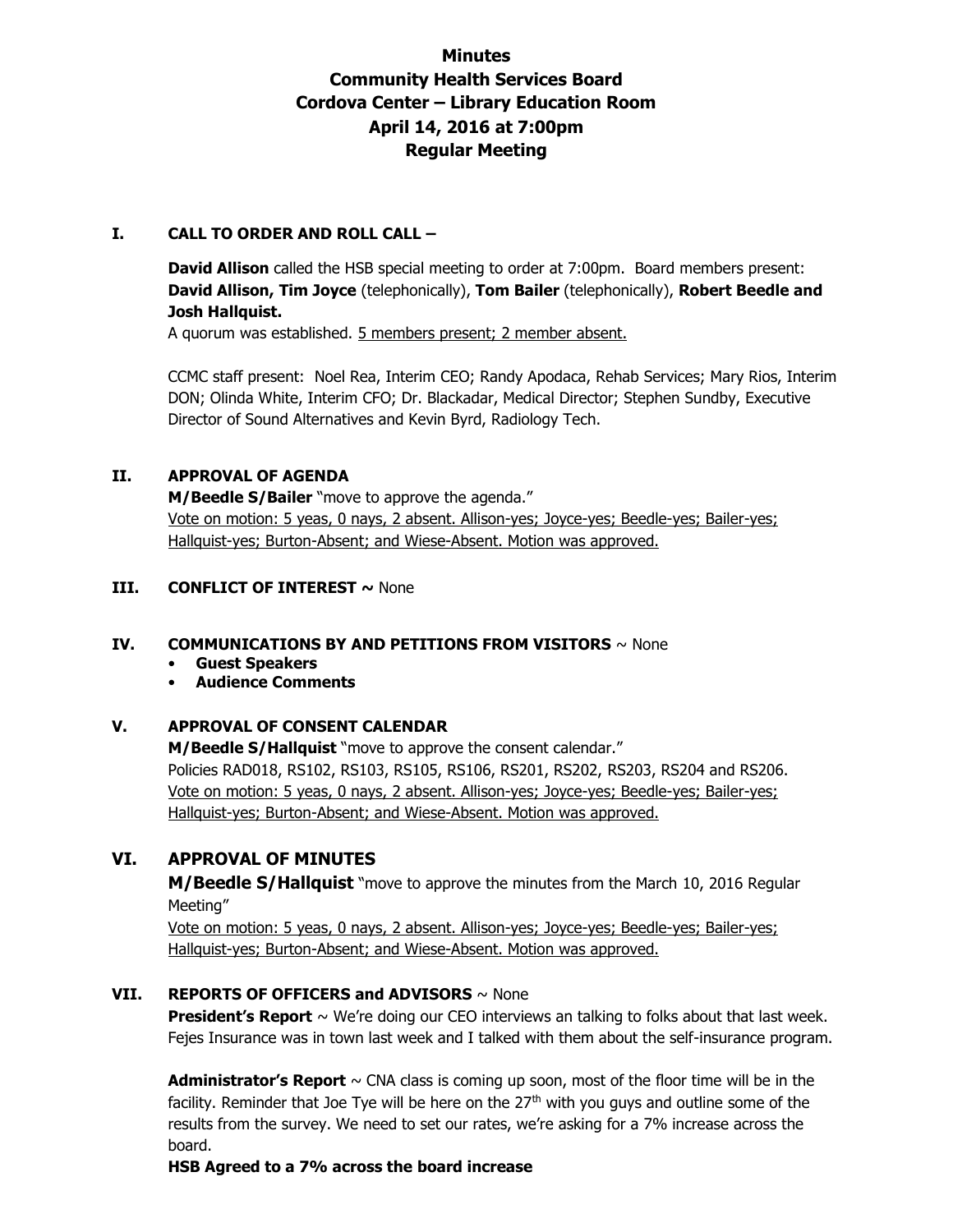**Medical Director's Report** ~ Dr. Sanders is excited about the future here. Dr. Blackadar reviewed the Medical Director data that was provided to the Board.

**Sound Alternatives Report** ~ Stephen Sundby stated that they were doing a continuation grant for Behavioral Health. And reminded the Board that they are still required to have a Sound Alternatives Advisory Board.

**Finance Report**  $\sim$  Olinda briefly reviewed the financial information provided to the board.

# **The Board continued with a more detailed discussion regarding the monthly financial materials provided.**

**Quorum Report** ~ Ron Vigus stated he had time to meet with Noel and a few others while he's been here this time.

### **VIII. CORRESPONDENCE** ~ None

#### **IX.** ACTION ITEMS ~None

#### **X. DISCUSSION ITEMS** ~ None

#### **XI. AUDIENCE PARTICIPATION**

Randy Robertson stated that Susan Bourgeois called him back and he won't bore the board with the facts but that there are minutes in 2013 regarding setting the mill rate. I will get back to you with more details.

Dr. Blackadar asked to speak with the board members in Executive Session regarding the CEO candidates.

#### **XII. BOARD MEMBERS COMMENTS** ~ None

#### **XIII. Executive Session**

**At 7:42pm M/Joyce S/Hallquist** "move to go into executive session for matters, immediate knowledge of which would clearly have an adverse effect upon the finances of CCMC."

- **1. CEO Candidates**
- **2. Discuss External Contracts**
- **3. Meaningful Use Reimbursements**

Interim CEO Noel Rea left the room for the CEO Candidate discussion

Dr. Blackadar spoke to the Health Services Board for approximately 5 minutes and then was excused.

HSB Members came out of Executive session at 10:15pm

Interim CEO Noel Rea rejoined the HSB Meeting at 10:16pm

**M/Joyce S/Hallquist** "move to direct Chairman Allison to proceed as discussed in Executive Session.

Vote on motion: 4 yeas, 0 nays, 3 absent. Allison-yes; Joyce-yes; Beedle-yes; Hallquist-yes; Bailer-Absent; Burton-Absent; and Wiese-Absent. Motion was approved.